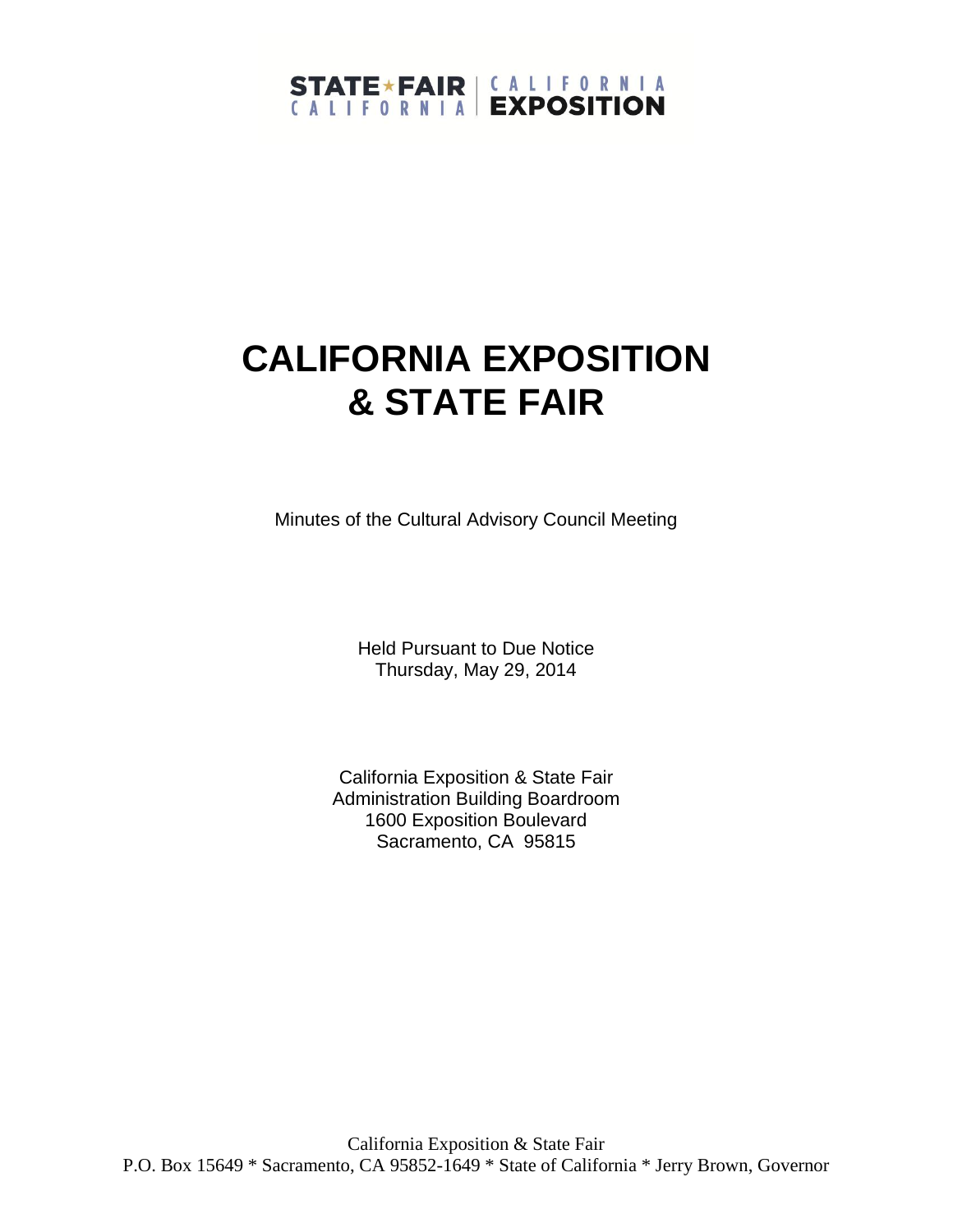#### **Council Members Present:**

Rory Kaufman, Chair Letitia P. Earl Mona Foster Rosemary C. Jones Indi Kallirai Jackie Morris-Henderson Stephanie Nguyen Cat Nou Julie Rokser

#### **Council Members Absent:**

Adrian Perez, Vice Chair Bill Campos Chris Mateo Angel Nazir

#### **Board Members and Staff Present:**

Mark Nelson, Board of Director Rick Pickering, Chief Executive Officer Sonya Logman, External Affairs Director Carrie Wright, Program Director Paul Gillingham, Entertainment Director Greg Kinder, Deputy Manager of Programs Linda Hunt, Administrative Assistant Sgt.Scott Smith Amber Williams, Glass Agency Brantley Payne, Glass Agency Siobhann Mansour, Glass Agency Abby Borsted, Glass Agency Andrea Pappas, Glass Agency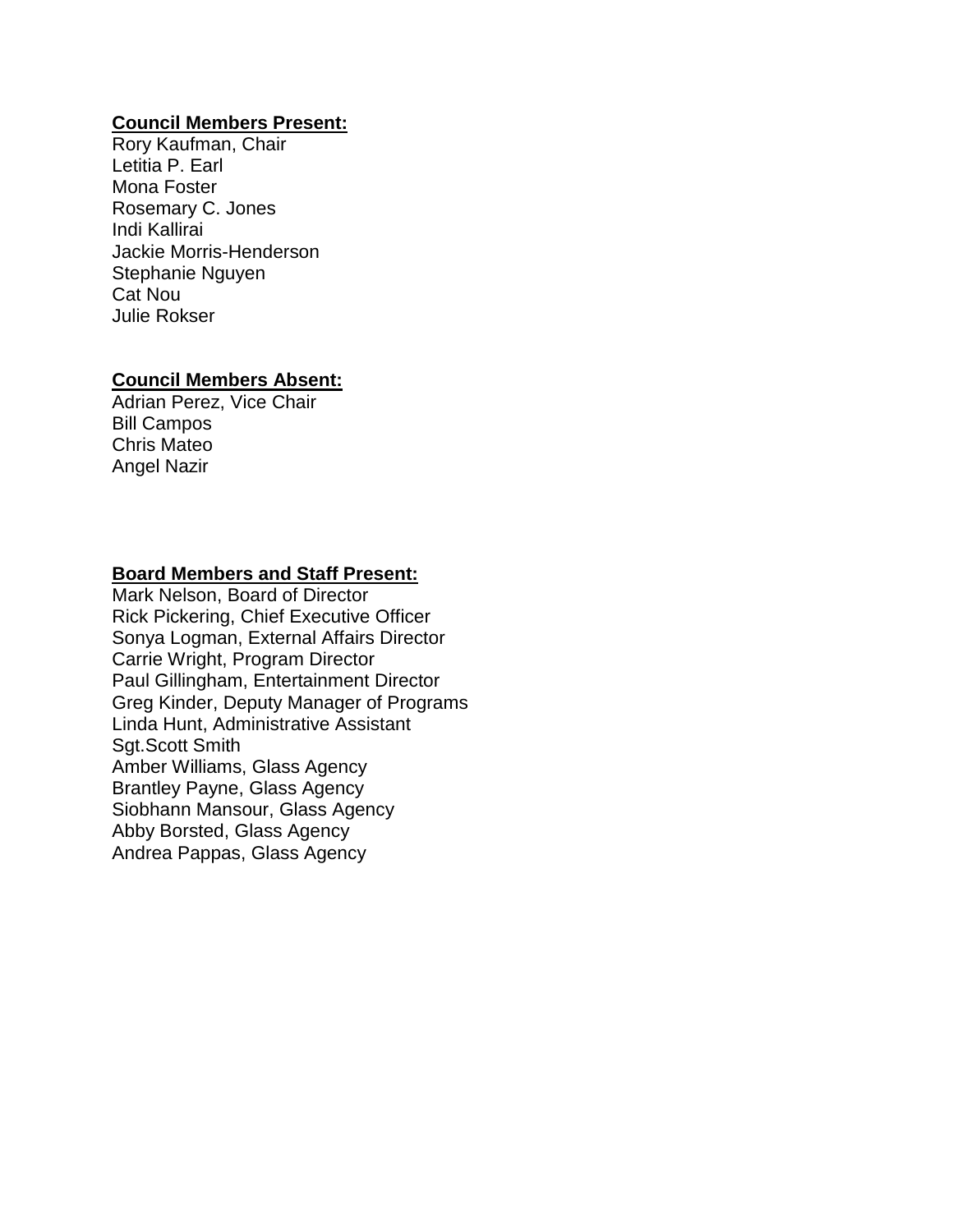#### **AGENDA**

#### **1) CALL TO ORDER**

a) The meeting was called to order at 5:09p.m.

## **2) ROLL CALL**

- a) **Motion** made to excuse Chris Mateo, Adrian Perez and Bill Campos (Kallirai/Earl). **Motion carried.**
- b) Quorum present

# **3) INTRODUCTION OF GUESTS & STAFF**

# **4) MINUTES OF PREVIOUS MEETING**

- a. Council Meeting Minutes from January,  $16<sup>th</sup>$  2014 were moved and seconded (Kallirai/Foster) for approval. **Motion carried**
- b. Council Meeting Minutes from March,  $20<sup>th</sup>$  2014 were moved and seconded for approval as amended after discussion (Rosker/Earl). **Motion carried.**

### **5) STAFF & MEMBER UPDATES**

a) **Overview of 2014 State Fair Marketing Campaign** – CEO Rick Pickering introduced Glass Agency, a marketing and advertising agency selected to work on the California State Fair. They presented an overview of the marketing campaign for the 2014 State Fair. Members of their Executive team described the overall creative process, approach and strategy to raise consideration in attending the State Fair.

General discussion, including comments, suggestions and questions followed between members of the Council and Glass Agency executives.

### b) **Community Outreach Update –**

**Read to Ride** - Program Director Wright reported that the number of Read to Ride flyers being distributed had doubled over the previous year. Wright thanked to Director Chong and Council Member Campos for connecting State Fair to additional distribution points. Council Member Roksers continued support with Elk Grove School District distribution, Rokser advised that an earlier drop date is needed in the 2015 school year to allow for more distribution time.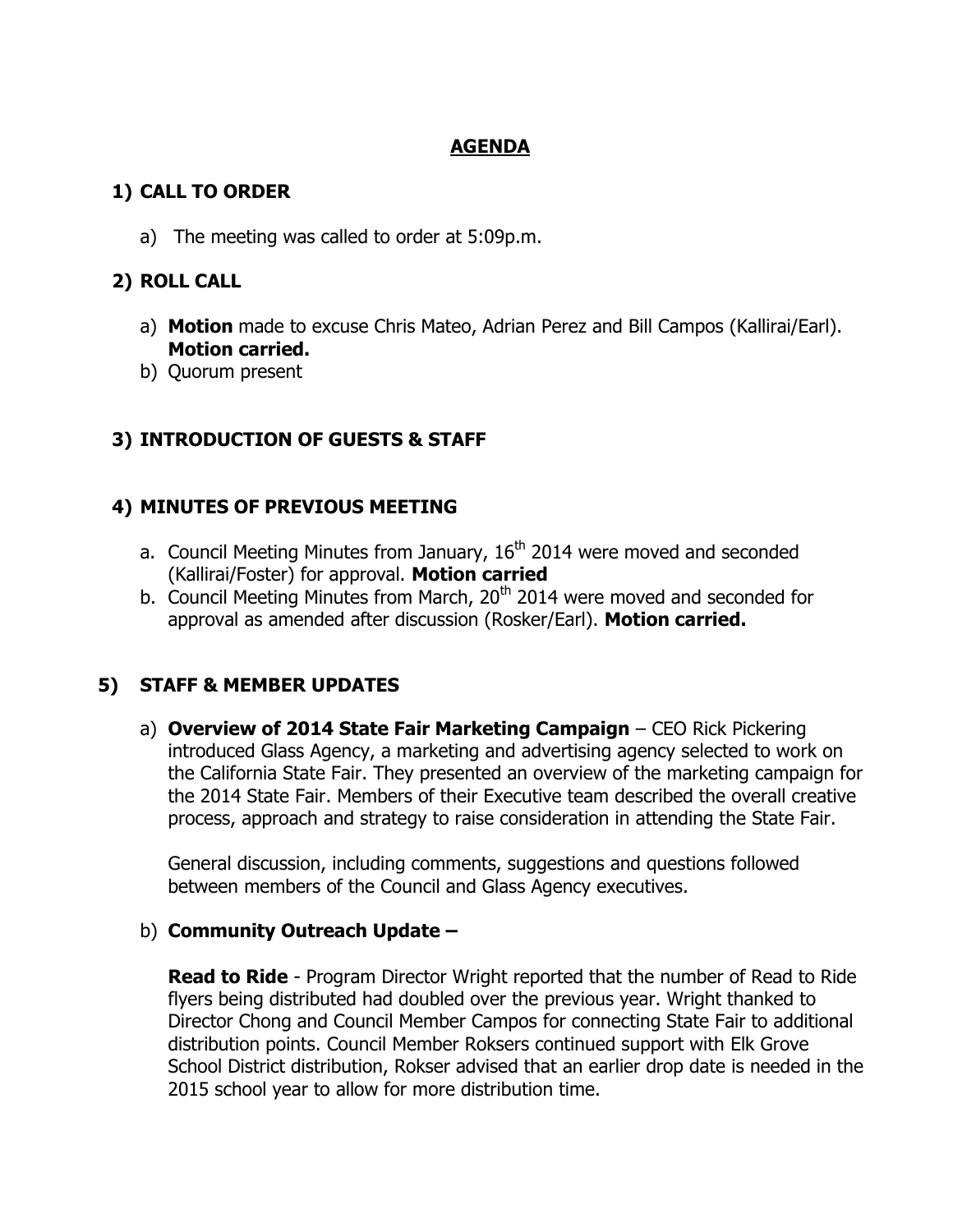**Community Events** – Program Director Wright reported participation in the Race for the Cure, Pacific Rim Festival and International Kids Day Festival events and thanked those able to volunteer. She continued to ask for volunteers for upcoming events including Juneteenth, Fourth of July and multiple Costco Road Show events.

### c) **Program Update –**

**Entertainment Director Paul Gillingham** – Director Gillingham reported that the stages were booked with a diverse group of entertainers and he thanked all those that helped him bring cost efficient acts to the fair. He asked for gospel group recommendations as there was still space. He reported that the CAC parade would occur on Saturday the 12 at 5p.m.

**External Affairs Director Sonya Logman** – Director Logman referenced the printed pieces available for distribution including a "Best Soccer Fan" promo card for soccer games, "Best Selfie" rack card, Sactown's "Best Home town" as well as the Spanish and English version of several of the pieces. She reviewed the variety of discount ticket options and promotions available to fair patrons.

**Program Director Wright** – Director Wright distributed her California State Fair May Board Report that and reviewed it with the Council (attached). At the conclusion of her report she expressed to the Council that the fair would continue a stakeholder tour program and encouraged Council members to bring leaders to the fair for a tour as a way of sharing our story.

**Deputy Manager of Programs Greg Kinder** – Mr. Kinder reported on the progress of several special exhibits including the Department of Water Resources Drought education exhibit, the Beckwourth Exhibit and the Kitchen Program. He again asked for volunteers to help demonstrate in the Kitchen. Council Members Rosker, Kallirai and Nguyen volunteered to compete in a special cultural cook off competition.

### d) **Fairtime Volunteer Opportunities and Important Dates –**

- i) **Walk Along Program** Sgt. Scott Smith reported that the walk-along program is available for any of the Council members to participate. It has been a successful program in the past and provides one-on-one interaction. Sgt. Smith handed out his personal email for any who wanted consult their calendars prior to signing up and then passed around a sign-up sheet. Chair Kaufman spoke about the history of the program and encouraged members to participate.
- ii) **Friends of the Fair scheduling** Director Wright discussed that the Friends of the Fair still had volunteer shifts that needed to be filled and encouraged the Council to participate, if possible.